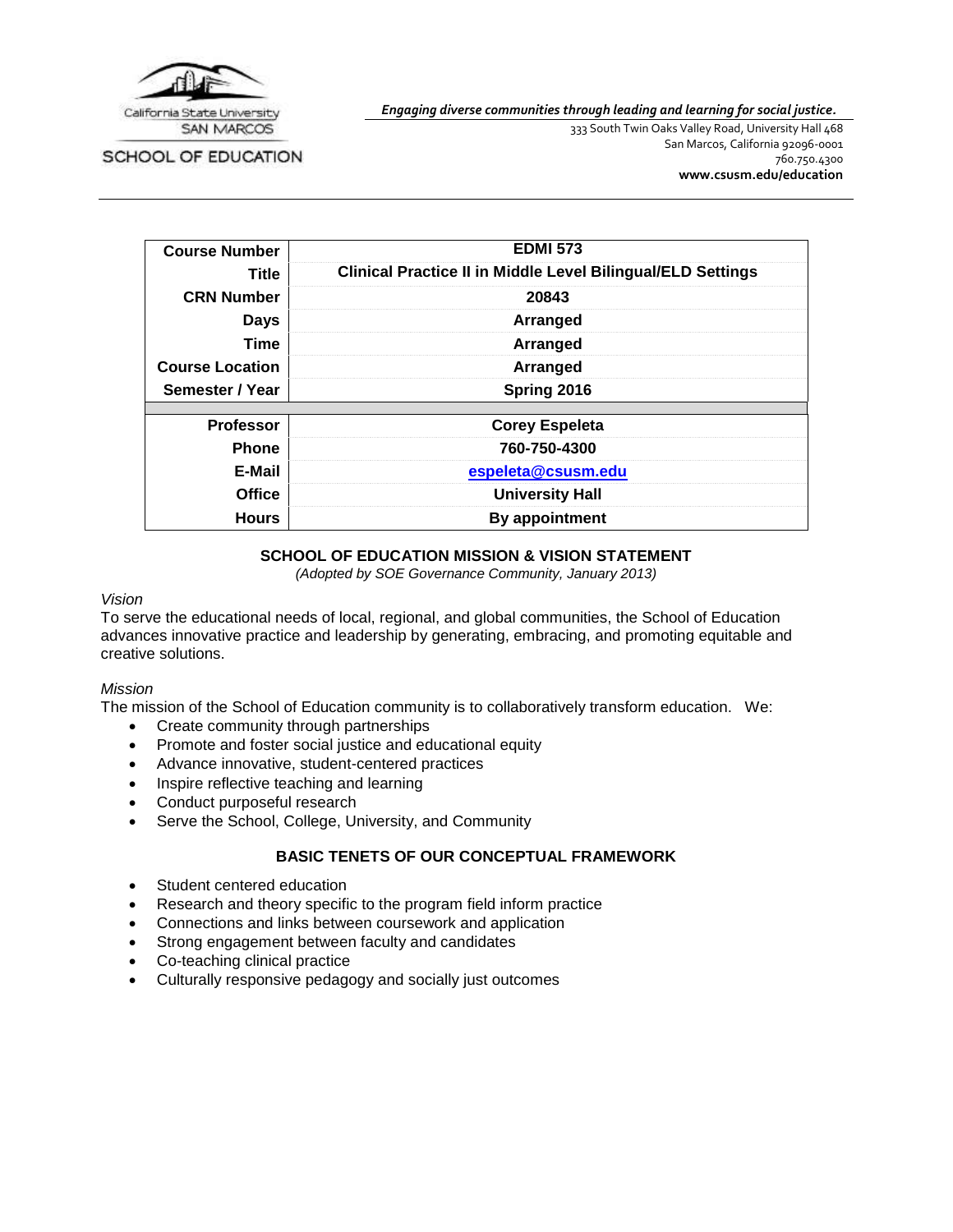## **COURSE DESCRIPTION**

A clinical practice experience designed to prepare teacher candidates to obtain Bilingual Authorization certification. Bilingual teacher candidates will demonstrate the skills, knowledge, and attitudes to effectively teach in a bilingual/ELD classroom setting. *Graded Credit/No Credit. Enrollment is restricted to students who*  have obtained consent of instructor. Enrollment Requirement: Admission to the Middle Level Teacher *Education Program.*

### **Credit Hour Policy Statement**

University Credit Hour Policy:

 Candidates are expected to spend a minimum of two hours outside of the classroom each week for each unit of credit engaged in learning.

### **REQUIRED TEXTS, MATERIALS AND/OR ACCOUNTS**

Because this is a supervised clinical practice experience, the materials for this class include the *Assessment of Teacher Performance Expectations Assessment* form, the *Middle Level Professional Dispositions Rubric*, and the *Clinical Practice Summary* that are found on the School of Education website for clinical practice. Additional materials on the website include the *Middle Level Clinical Practice Handbook* along with other forms used in clinical practice. [\(http://www.csusm.edu/education/ClinicalPractice/HandbookML.html\)](http://www.csusm.edu/education/ClinicalPractice/HandbookML.html)

# **CLINICAL PRACTICE STUDENT LEARNING OUTCOMES**

Candidates will:

- Assess and instruct young adolescent students of various cultural and linguistic backgrounds in middle school classrooms
- Demonstrate mastery of the Teacher Performance Expectations as assessed using the *TPE Assessment* form
- Demonstrate mastery of the Professional Dispositions as assessed using the *Middle Level Professional Dispositions Rubric* including TPE 16: Biliteracy
- Use technology effectively to collect and analyze data about student learning and then use those data to adjust instruction accordingly

#### **Student Learning Outcome Assessment Methods**

Observation by University Supervisor of clinical performance objectives, Professional Dispositions and Teacher Performance Expectations, (TPEs), including *TPE 16: Biliteracy*

Observations by the school-based Cooperating Teacher of the clinical practice performance objectives, Professional Dispositions and the Teacher Performance Expectations, (TPEs), including *TPE 16: Biliteracy*

Completion of the Professional Dispositions rubric, the Teacher Performance Expectations form, and a Clinical Practice Summary, summarizing performance and professional growth The evaluations are developed with input from the Candidate's University Supervisor and Cooperating teacher. The final summary is developed with input from the Candidate's University Supervisor and Cooperating Teacher and is approved and signed by the Candidate, the University Supervisor, and the Cooperating Teacher.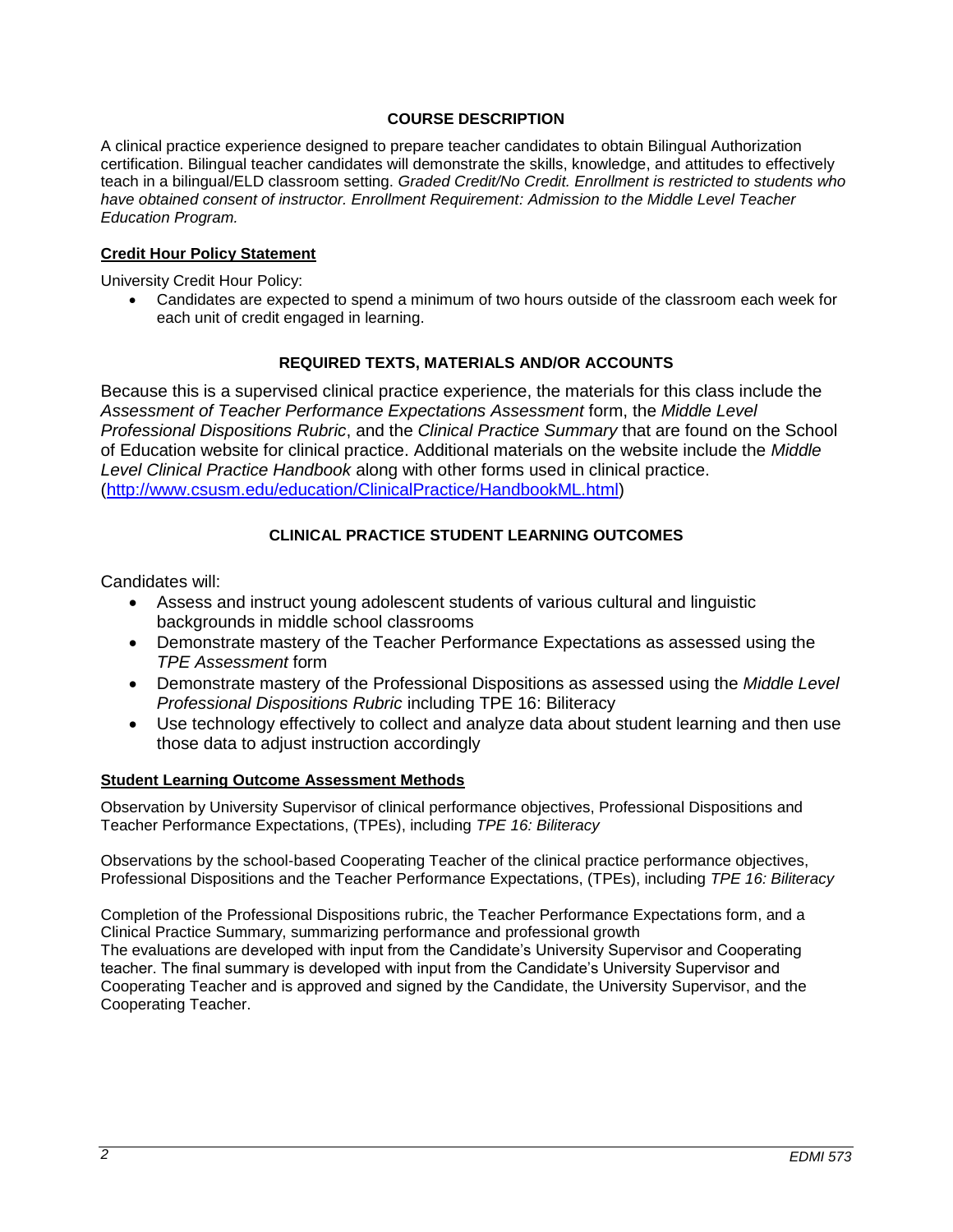# **SUPERVISION REQUIREMENTS**

- 1. Each Teacher Candidate attends this clinical practice at their assigned school site as scheduled by program requirements and the specific school site calendar. The Candidate should adhere to the Cooperating Teacher's contract hours, attend staff meetings and other professional responsibilities, and be available to remain afterschool to plan and prepare. In the Multiple Subjects Full Time program and the Middle Level Program, Candidates attend one day per week for the first eight weeks during the Observation/Participation period. Then, Candidates attend daily for the full-time experience during the second eight weeks. In the Integrated Credential Program (ICP), Candidates attend daily full-time for 8 weeks.
- 2. Each Teacher Candidate in this clinical practice is observed by the University Supervisor at least four times. Teacher Candidate should be observed using Spanish as a language of instruction. The Candidate meets with a University Supervisor at least four times to discuss his/her developing performance of the TPEs, including *TPE 16: Biliteracy*, and to discuss clinical experiences in order to expand participants' knowledge of various assessment, planning and instructional strategies in the bilingual instructional setting.
- 3. Each Teacher Candidate in this clinical practice works together with his/her Cooperating Teacher to plan and implement lessons. The Candidate plans lessons, including the ones observed by the University Supervisor, in collaborative co-teaching planning sessions. The Candidate writes a lesson plan for each of the lessons observed by the University Supervisor and provides the University Supervisor and Cooperating Teacher a copy of the written lesson plan in advance, prior to teaching the lesson.
- 4. Each Teacher Candidate takes advantage of opportunities presented during this clinical practice experience to fulfill *TPE 13: Professional Growth* to engage in professional development activities and document the number of hours of professional development. During the credential program, Candidates should complete 10 hours of professional development activities approved by their Supervisors/Instructors.
- 5. Each Teacher Candidate may develop a TPE portfolio binder to gather activities associated with each TPE to support conversations about their progress with their University Supervisor and Cooperating Teacher. TPE binder dividers are located on the School of Education Clinical Practice website. [\(www.csusm.edu/education/ClinicalPractice/HandbookML.html\)](http://www.csusm.edu/education/ClinicalPractice/HandbookML.html)
- 6. Each Candidate uses the specific enrollment code to enroll in TaskStream using to be able to access evaluations of their Professional Dispositions and TPEs. The Middle Level program code is *ML1415*.

# **GRADING**

# **Credit/No Credit**

The University Supervisor, in collaboration with the Cooperating Teacher, completes the *Middle Level Professional Disposition Rubric*, the *Assessment of Multiple Subject TPEs*, and prepares a *Middle Level Clinical Practice Summary* based upon the observations of the University Supervisor and Cooperating Teacher. These documents are presented to the Teacher Candidate at the final meeting-conference and all participants sign the documents. These documents serve as official verification of successful completion of Clinical Practice and are required for the University to be able to recommend a Candidate for a credential at the end of the program.

1. A grade of CREDIT (CR) or NO CREDIT (NC) will be assigned for clinical practice experiences by the University Supervisor. If a Teacher Candidate has not successfully met the *Middle Level Teacher Performance Expectations* at an appropriate level, ("approaching" in CPI, "meets" in CPII) or the *Middle Level Professional Dispositions* at an appropriate level ("approaching" in CPI, "meets" in CPII), the Candidate may be required to extend or repeat the experience.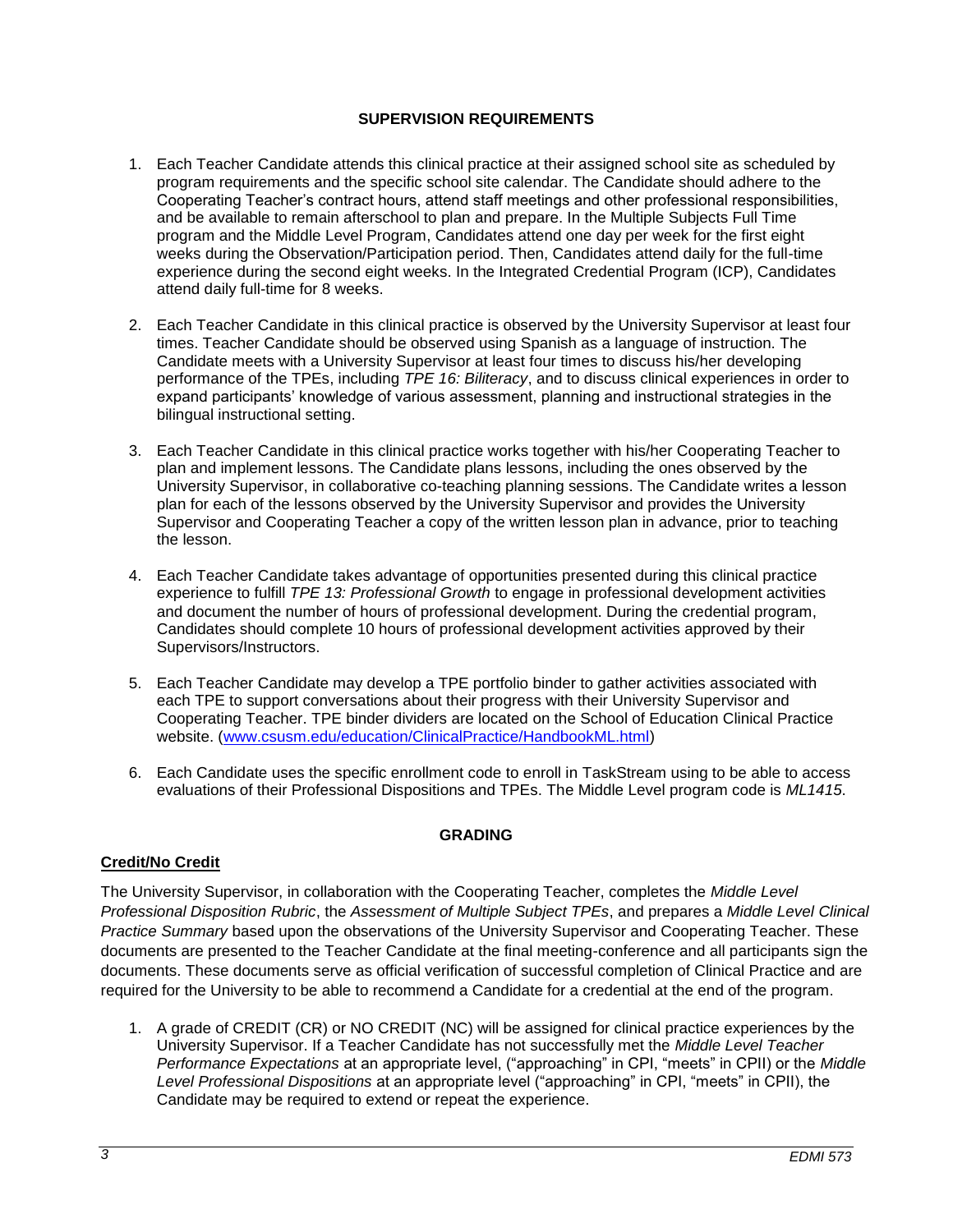- 2. If a Teacher Candidate is unsuccessful in a clinical practice experience, a grade of NO CREDIT will be given. Granting of an additional opportunity for clinical practice will be made based on the circumstances under which the original NO CREDIT was given.
- 3. Should a Teacher Candidate be in the potential situation of receiving NO CREDIT for clinical practice, the University Supervisor and Cooperating Teacher must complete a State of Concern (SOC) as soon as possible and provide copies to the Program Coordinator. The documentation in the SOC, the action plan, and the follow up steps to the plan are key documents that are used to verify inadequate performance in clinical practice, if the action plan is not achieved.
- 4. Should a second clinical practice experience be recommended, the Candidate must re-register for the clinical practice course prior to the new placement being made.

# **Final Exam Statement**

No final exam.

#### **Conditions for Removal from School Site**

A candidate will be removed from the school site and a Statement of Concern documenting the situation will be written immediately if a candidate:

- 1. Endangers students or others;
- 2. Violates recognized codes of conduct, e.g. CSUSM Student Code of Conduct, CSUSM Academic Honesty Policy NEA Code of Ethics, CA Education Code Section 44932; and/or
- 3. Is dismissed from the classroom or school site by the cooperating professional or site or district administrator. (see *Statement of Concern- Guidelines* www.csusm.edu/education/ClinicalPractice/HandbookML.html)

# **GENERAL CONSIDERATIONS**

#### **School of Education Attendance Policy**

Due to the dynamic and interactive nature of courses in the School of Education, all candidates are expected to attend all classes and participate actively. At a minimum, candidates must attend more than 80% of class time, or s/he may not receive a passing grade for the course at the discretion of the instructor. Individual instructors may adopt more stringent attendance requirements. Should the candidate have extenuating circumstances, s/he should contact the instructor as soon as possible. *(Adopted by the COE Governance Community, December, 1997).*

#### **Clinical Practice**

All teacher candidates are expected to be present at their assigned school site as scheduled by program requirements and the specific school site calendar and teaching contract. Should the teacher candidate have extenuating circumstances, s/he should contact the University Supervisor and Program Coordinator as soon as possible.

#### **TaskStream Enrollment and Postings**

The School of Education uses TaskStream to manage candidates' TPE and disposition assessments. Candidates must be enrolled in TaskStream throughout the Multiple Subject Credential program(s). Enrollment fees are paid by going to [www.taskstream.com](http://www.taskstrem.com/) and registering for at least one year. After enrolling, to access the Multiple Subject Full Time Program, from your home page, find the Self-Enrollment area and click the *Enter Code* button. Then enter *ML1415* as the program code. If this is the correct program, click the *Enroll* button. The Middle Level Program, now will show up on your TaskStream home page when you log in. Be sure to remember your enrollment name and password.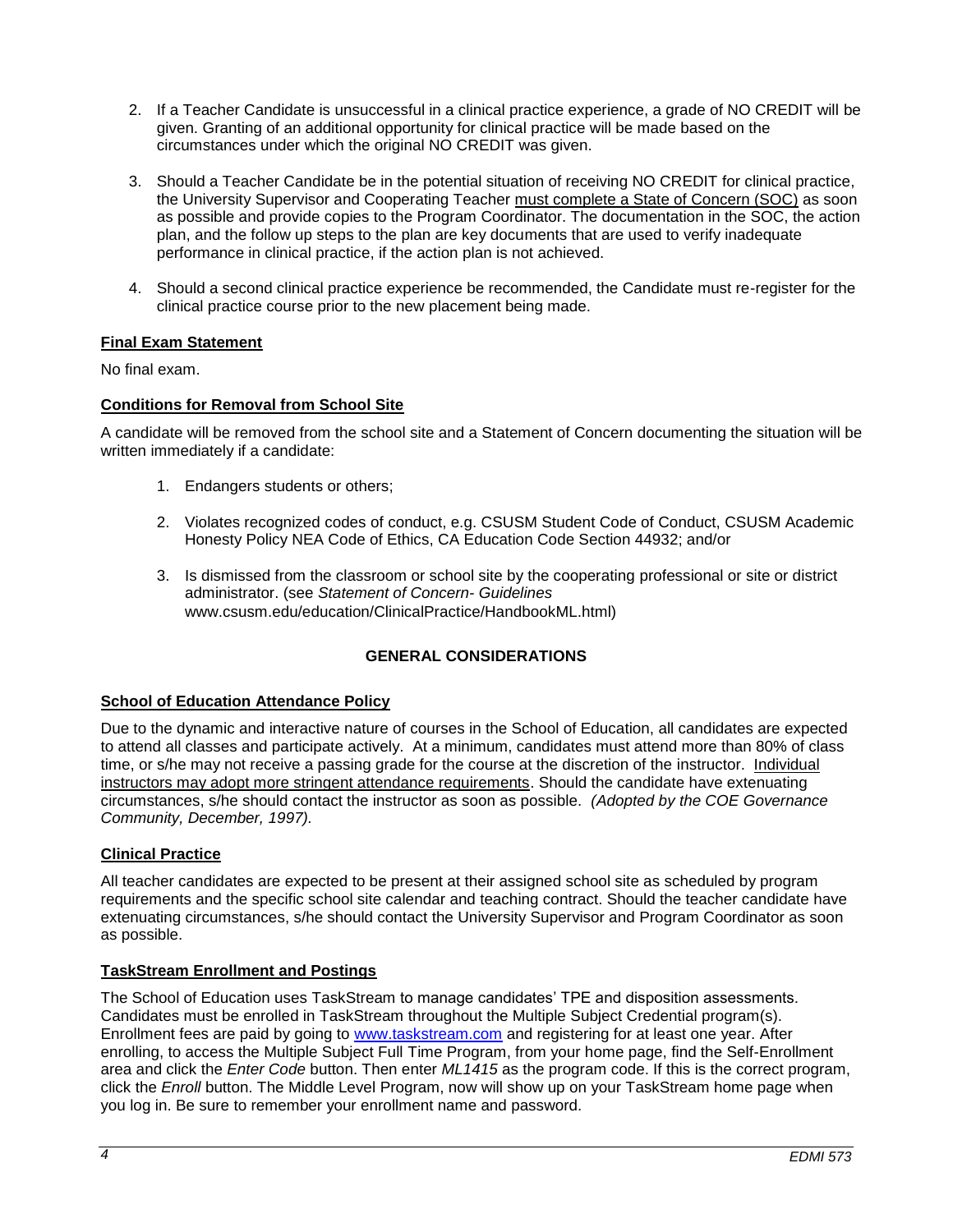# **Assessment of Professional Dispositions**

Assessing a Candidate's dispositions within a professional preparation program recognizes that teaching and working with learners of all ages requires not only specific content knowledge and pedagogical skills, but positive attitudes about multiple dimensions of the profession. The School of Education has identified six dispositions – social justice and equity, collaboration, critical thinking, professional ethics, reflective teaching and learning, and life-long learning - and developed an assessment rubric. For the *Middle Level Professional Dispositions* rubric, there are three levels of performance for each disposition: "*unacceptable"*, "*approaches", "meets"*. The rubric for the levels of performance offers measurable behaviors and examples for each disposition. The assessment of dispositions includes a self-assessment by the candidate and is designed to provide candidates with ongoing feedback for their growth in professional disposition. Candidates are expected to meet the level of "*meets"* during the program. See the rubric on the SoE website. (www.csusm.edu/education/ClinicalPractice/HandbookML.html)

# **Teacher Candidate Learning Outcomes**

Teacher Candidates will be required to complete a Teaching Performance Assessment, show proof of Teacher Performance Expectations and complete critical assessment tasks- specific assignments for this course. It is the Teacher Candidate's responsibility to understand expectations and complete assignments by stated due dates.

# **Teacher Performance Assessment**

Beginning July 1, 2008 all California credential candidates must successfully complete a state-approved Teacher Performance Assessment (TPA), as part of the credential program of preparation. During the 2015- 16 academic year the CSUSM credential programs will use either the CalTPA (California Teacher Performance Assessment) or the edTPA (Educative Teacher Performance Assessment).

Check with your program coordinator to determine which assessment is used for your credential program.

# **CalTPA**

To assist with your successful completion of the CalTPA, a series of informational seminars are offered over the course of the program. TPA related questions and logistical concerns are to be addressed during the seminars. Your attendance to TPA seminars will greatly contribute to your success on the assessment. The CalTPA Candidate Handbook, TPA seminar schedule, and other TPA support materials may be found on the SOE website: <http://www.csusm.edu/education/CalTPA/ProgramMaterialsTPA.html>

#### **edTPA**

Beginning in fall 2015, for newly entering initial candidates, the CSUSM assessment system is the edTPA. To assist with your successful completion of the edTPA, a capstone class is part of your curriculum. In this class edTPA related questions and logistical concerns are addressed. Additional support materials are available on the edTPA website: [http://www.edtpa.com/PageView.aspx?f=GEN\\_Candidates.html](http://www.edtpa.com/PageView.aspx?f=GEN_Candidates.html)

Additionally, to support your success in your credential program and with TPA, SOE classes use common

# pedagogical language, lesson plans (lesson designs), and unit plans (unit designs).

# **Authorization to Teach English Learners**

This credential program has been specifically designed to prepare teachers for the diversity of languages often encountered in California public school classrooms. The authorization to teach English learners is met through the infusion of content and experiences within the credential program, as well as additional coursework. Candidates successfully completing this program receive a credential with authorization to teach English learners. *(Approved by CCTC in SB 2042 Program Standards, August 02)*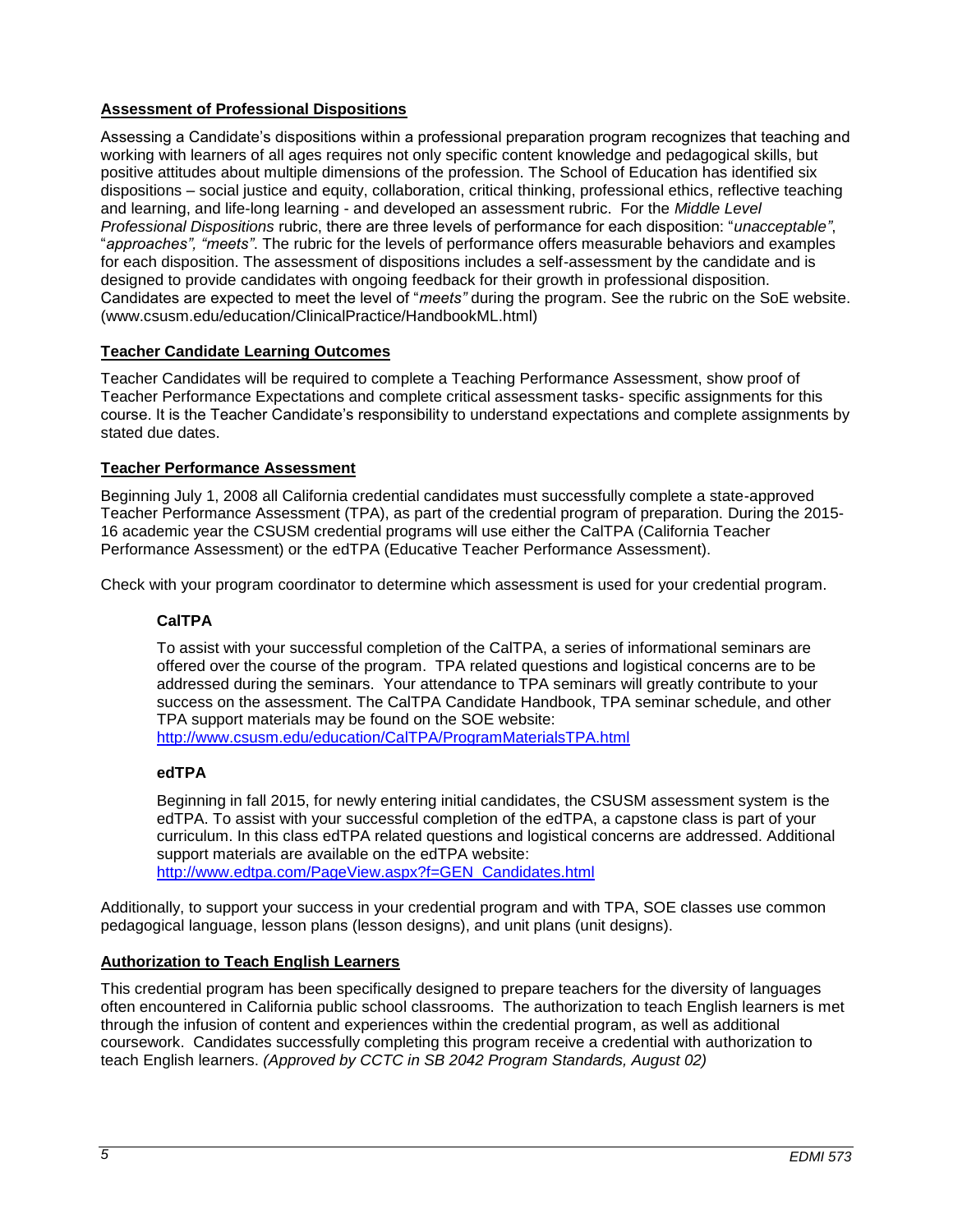### **Students with Disabilities Requiring Reasonable Accommodations**

Candidates with disabilities who require reasonable accommodations must be approved for services by providing appropriate and recent documentation to the Office of Disable Student Services (DSS). This office is located in Craven Hall 4300, and can be contacted by phone at (760) 750-4905, or TTY (760) 750-4909. Candidates authorized by DSS to receive reasonable accommodations should meet with their instructor during office hours or, in order to ensure confidentiality, in a more private setting.

### **CSUSM Academic Honesty Policy**

Students will be expected to adhere to standards of academic honesty and integrity, as outlined in the Student Academic Honesty Policy. All assignments must be original work, clear and error-free. All ideas/material that are borrowed from other sources must have appropriate references to the original sources. Any quoted material should give credit to the source and be punctuated accordingly.

Academic Honesty and Integrity: Students are responsible for honest completion and representation of their work. Your course catalog details the ethical standards and penalties for infractions. There will be zero tolerance for infractions. If you believe there has been an infraction by someone in the class, please bring it to the instructor's attention. The instructor reserves the right to discipline any student for academic dishonesty, in accordance with the general rules and regulations of the university. Disciplinary action may include the lowering of grades and/or the assignment of a failing grade for an exam, assignment, or the class as a whole.

Incidents of Academic Dishonesty will be reported to the Dean of Students. Sanctions at the University level may include suspension or expulsion from the University.

Refer to the full Academic Honesty Policy at: [http://www.csusm.edu/policies/active/documents/Academic\\_Honesty\\_Policy.html](http://www.csusm.edu/policies/active/documents/Academic_Honesty_Policy.html)

#### **Plagiarism**

As an educator, it is expected that each candidate (course participant) will do his/her own work, and contribute equally to group projects and processes. Plagiarism or cheating is unacceptable under any circumstances. If you are in doubt about whether your work is paraphrased or plagiarized see the Plagiarism Prevention for Students website [http://library.csusm.edu/plagiarism/index.html.](http://library.csusm.edu/plagiarism/index.html) If there are questions about academic honesty, please consult the University catalog.

#### **Use of Technology**

Candidates are expected to demonstrate competency in the use of various forms of technology (i.e. word processing, electronic mail, Moodle, use of the Internet, and/or multimedia presentations). Specific requirements for course assignments with regard to technology are at the discretion of the instructor. Keep a digital copy of all assignments for use in your teaching portfolio. All assignments will be submitted online, and some will be submitted in hard copy as well. Details will be given in class.

#### **Electronic Communication Protocol**

Electronic correspondence is a part of your professional interactions. If you need to contact the instructor, email is often the easiest way to do so. It is my intention to respond to all received e-mails in a timely manner. Please be reminded that e-mail and on-line discussions are a very specific form of communication, with their own nuances and etiquette. For instance, electronic messages sent in all upper case (or lower case) letters, major typos, or slang, often communicate more than the sender originally intended. With that said, please be mindful of all e-mail and on-line discussion messages you send to your colleagues, to faculty members in the School of Education, or to persons within the greater educational community. All electronic messages should be crafted with professionalism and care.

Things to consider:

- Would I say in person what this electronic message specifically says?
- How could this message be misconstrued?